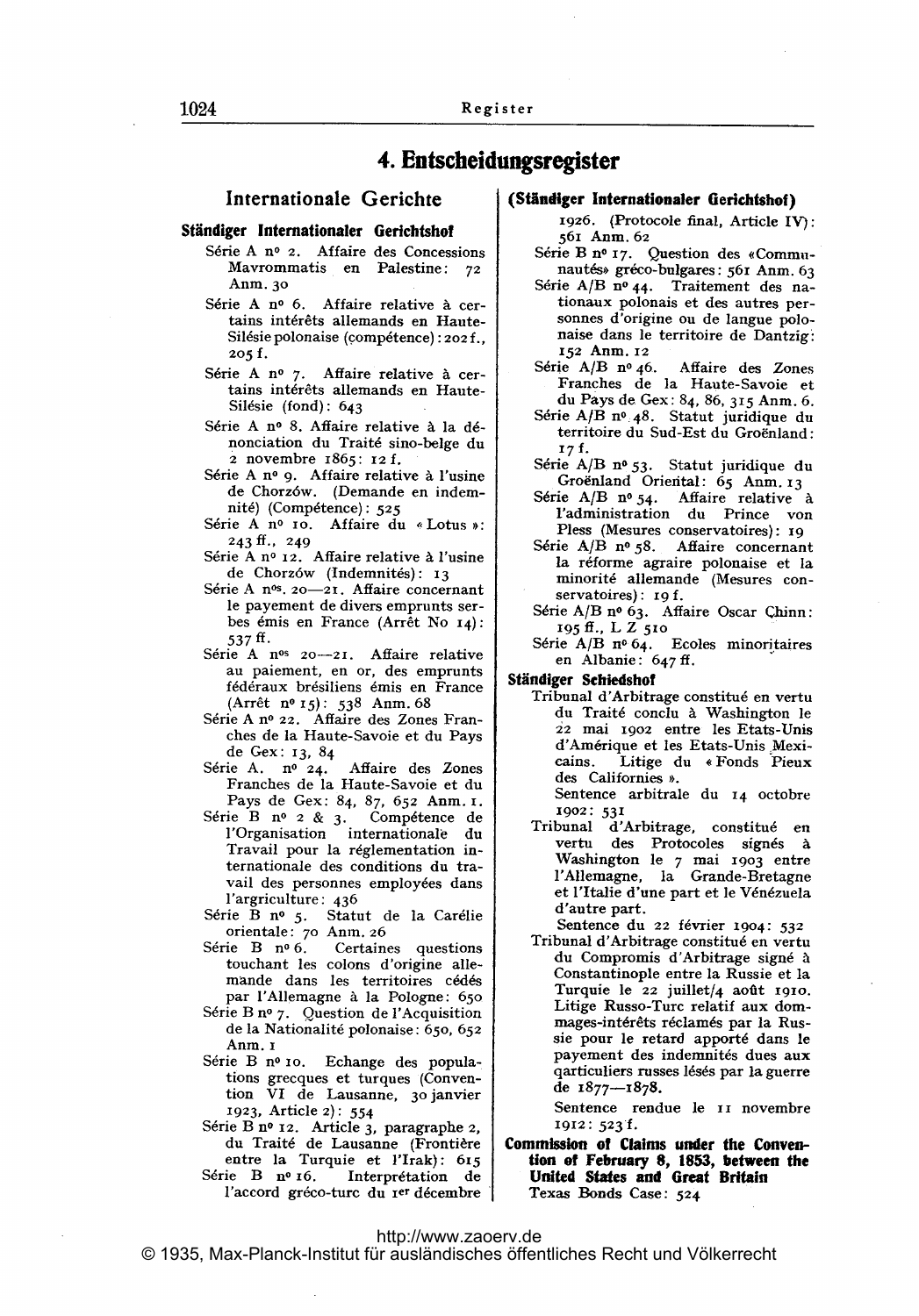Kommission, eingesetzt vom Senate der Freien und Hansestadt Hamburg zur<br>Aburteilung der Kompromißsache Kompromißsache zwischen der britischen und portugle sischen Regierung, der Angelegenheit des Mr. Croft

Schiedsrichterliche Entscheidung vorn 7. Februar 1856: 521 ff.

Commission of Claims under the Convention between the United States and Mexico of July 4, 1868 Charles J. Jansen v. Mexico: 543 Christian Herman Schultz v. Mexico:

543

United States and Chilian Claims Commission under the Convention of August 7, 1892

Ricardi L. Trumbull v. Chile: 540 Anm. 73

Tribunal of Arbitration constituted under Article <sup>I</sup> of the Treaty of Arbitration signed at Washington on the 2nd February 1897, between Great-Britain and the United States of Venezuela Award: 533

Tribunal Arbitral du Delagoa

- Sentence finale en la cause liée entre les Gouvernements des Etats-Unis de I'Am6rique du Nord et la Grande Bretagne, Parties demanderesses, et du Portugal, Partie défenderesse concernant le chemin de fer de Lourenço Marques du 29 mars 1900: 536
- Arbitration Tribunal under the Protocol of an agreement between the United States of America and the Republic of Salvador for the arbitration of certain claims against Salvador, signed at Washington, December 19, 1901
	- Claim of the Salvador Commercial Company and other citizens of the United States, Stockholders in the corporation which was created and existent under the laws of Salvador, under the name and style of « El Triunfo Company, Limited ». Award of arbitrators, May 8, 1902: 537-
- American-Venezuelan Mixed Claims Commission under the Protocol of February 17,1903

Jarvis Case: <sup>543</sup> Anm. <sup>79</sup>

Italian-Venezuelan Mixed Claims Commission under the Protocol of February 13,<br>1903

Corvaia Case: 526 f.

- Arbitral Tribunal under the special agreement concluded between the United States and Great-Britain, August 18, 1910
	- ))The Favourite< Decision given December 9, 1921: 525

(Arbitral Tribunal etc.)

- »H. J. Randolph Hemming« Decision given December 18, 1920: 540 f. »The Wanderer« Decision given December 9, 1921: 525
- \*Yukon Lumber Company » Decision given June 18, 1913: 533 f.

Gemischte Schiedsgerichte.

- Deutsch-tschechoslowakisches Gemischtes Schiedsgericht: Kramata c. Empire Allemand, 27-
	- 4- 1923: 526 f.
	- Rychnowsky et Alt c. Empire Allemand, 27. 4. 1923: 526 ff.
	- Loy et Markus, demandeurs, c. Etat allemand, défendeur et Deutsch Ostafrikanische Bank A. G., défenderesse, 13. 2. 1925: 445
- Deutsch-polnisches Gemischtes Schiedsgericht:
	- Tiedemann c. Etat Polonais, 21. 5. 1923: 526 ff.
	- Kunkel c. Etat Polonais, 2. 12. 1925: 526 ff.
- Deutsch-rumanisches Gemischtes Schiedsgericht:
	- M. Weitzenhoffer c. Etat Allemand, <sup>I</sup> 1. 1. 1929: 444
	- Leon c. Etat Allemand, 11. 1. 1929: 444
	- Zuckermann c. Hapag, 28.5-1933: 446, 451 f.
	- M. Weitzenhoffer c. Empire Allemand, 28. 11. 1934: 444 f.
- Schiedsgerichte, eingesetzt auf Grund von § <sup>4</sup> der Anlage zu Sekt. IV des Teils X des Versailler Vertrages
	- Arbitrage entre le Portugal et I'Allemagne: Sentence arbitrale définitive du 30 juin 1930 concernant la responsabilit6 de I'Allemagne en raison des actes commis postérieurement au <sup>31</sup> juillet 194 et avant que le Portugal ne participât à la guerre: 448. 642 Anm. <sup>i</sup>
	- Sentence de l'arbitre unique entre l'Allemagne et la Roumanie, David Goldenberg et Fils c. Etat Allemand 27. 9- 1928: 448, 642 Anm. <sup>2</sup>
	- Sentence de l'arbitre unique entre l'Allemagne et la Roumanie, M. Zuckermann v. Etat Allemand 28. 11. 1934: 446 ff., 642 Anm. 2
- Schiedsrichter, ernannt aut Grund von Artikel 181 des Vertrages von Neuilly Entscheidung VOM 29- 3- 1933 Uber die Rechte griechischer Staatsangehöriger an den Dospat-Dagh-Waldern: 200
- Schiedsrichter, eingesetzt auf Grund von Artikel 320 des Vertrages von St.- Germain

Sentence arbitrale rendue le 18 juin 07\*

# <http://www.zaoerv.de>

© 1935, Max-Planck-Institut für ausländisches öffentliches Recht und Völkerrecht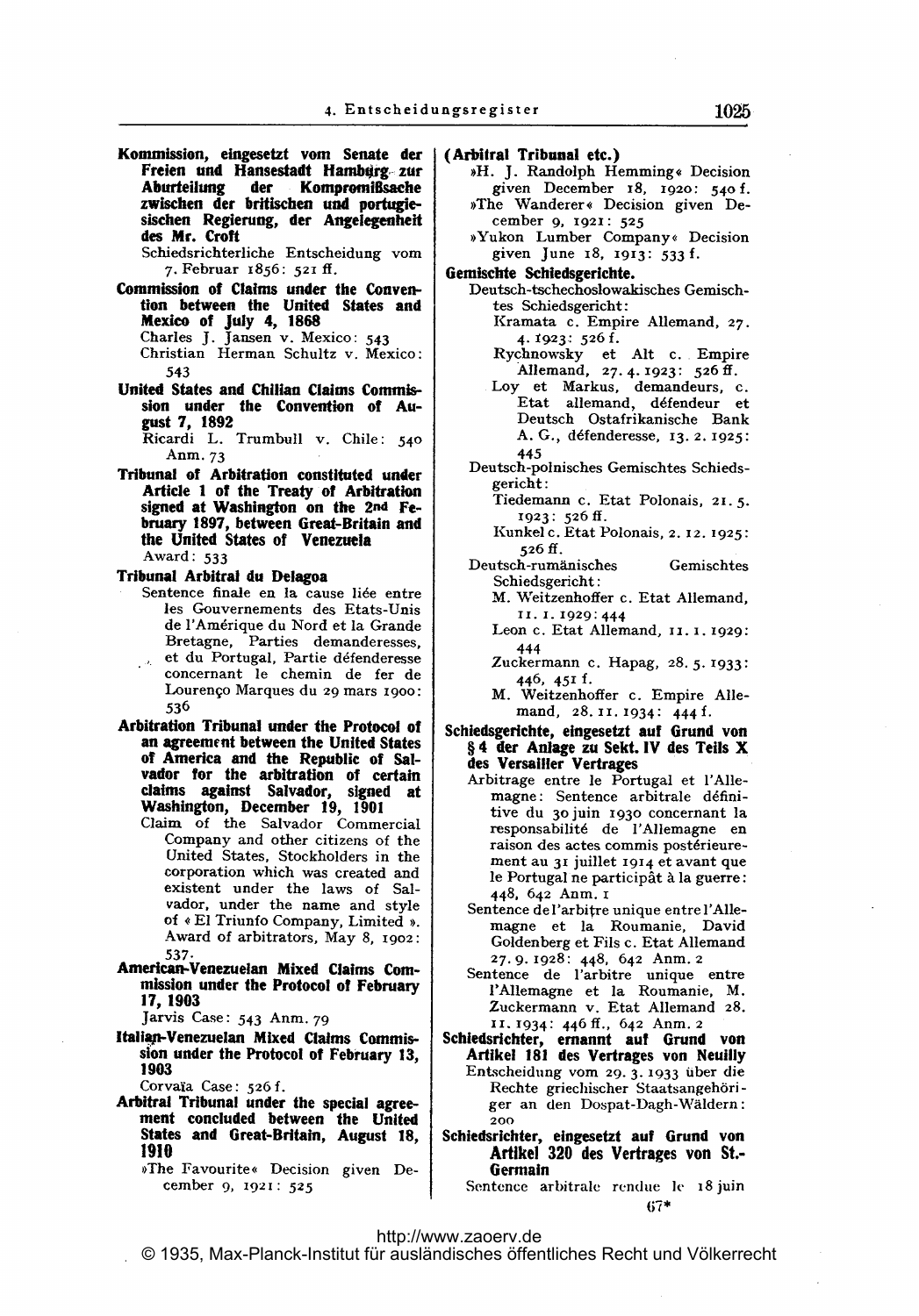#### (Schiedsrichter etc.)

- 1929 par les arbitres désignés par résolutions du Conseil en date des 8 et 26 septembre 1928 et chargés de statuer sur les différends qui feraient obstacle à l'accord entre la Compagnie du chemin de fer vicinal de Sopron-K6szeg, d'une part, et l'Autriche et la Hongrie, Etats territorialement int6ress6s, d'autre part: 2o8 AnM. io
- Pétition présentée en vertu de l'Article 32o du Trait6 de St.-Germain en Laye par la Société Anonyme du Chemin de fer Zeltweg-Wolfsberg et Unterdrauburg-Woellan, à Vienne:

Sentence rendue le 7 octobre 1933 par les arbitres portant sur I'application de Yarticle 32o du Trait6 de St. Germain en Laye: <sup>201</sup> Anm. <sup>r</sup>

Pétition présentée en vertu de l'Article 32o du Trait6 de St.-Germain en Laye par la Soci&6 Anonyme du Chemin de fer Zeltweg-Wolfsberg et Unterdrauburg-Woellan, A Vienne:

Sentence rendue le 4 avril 1934: 201 ff.

Pétition présentée en vertu de l'Article 32o du Trait6 de St.-Germain en Laye par la Soci6t6 Anonyme du Chernin de fer Zeltweg-Wolfsberg et Unterdrauburg-Woellan, & Vienne: Sentence rendue le 12 mai 1934:  $207 \text{ ff}.$ 

## Schiedsgericht für Oberschlesien

- 26. <sup>11</sup> 1934 Entscheidung i. S. Hausen gegen den Polnischen Staat: 653 ff - 20. 12. 1934 Entscheidung i. S. Hochbaum betr. Wohnrecht: 656 f.
- Gemischte Kommission für den griechischtürkischen Bevölkerungsaustausch
	- 7- 12. 1923 (No 8): 562
	- 21. 6. 1924 (Amendement de la décision No 8): <sup>562</sup>
	- 24.5-1924 (NO 22): 559
	- 27-3. 1927 (NO 27): 555
- Arbitration between Great-Britain and Costa-Rica. Opinion and Award of William H. Taft, Sole Arbitrator, October 18, 1923: 542 ff.
- Claims Commission United States and Mexico under the Convention concluded September 8, 1923
	- The United States of America on behalf of Joseph E. Davies, Claimant v. The United Mexican States: 534 f -
	- The United States of Amerita on behalf of George W. Hopkins, Claimant v. The United Mexican States: 545
- Special Claims Commission established in pursuance of the Convention between the United States and Mexico signed September 10, 1923
	- The United States of America on behalf of Cornelia J. Pringle et al. v. The United Mexican States (Santa Isabel Claims). Opinion rendered April 26, 1926: 539 f.
- Commission under Article IV of the Convention concluded January 23, 1924 between the United States and Great Britain
	- »I'm Alone« Case. Joint Interim Report of the Commissioners, June 30, 1933: 658, 663 f.
	- \*I'm Alone# Case. joint Final Report of the Commissioners, January 5, 1935: 658, 664 f.
- Commission franco-mexicaine des r6clamations
	- Réclamation de la République Frangaise, au nom de M. Georges Pinson contre Les Etats-Unis mexicains, sentence rendue le ig octobre 1928 526, 528 f.
- Arbitration between the United States and Guatemala under an Exchange of
	- Claim of the United States of America -on behalf of T. W. Shufeldt v. The Republic of Guatemala. Decision of the Arbitrator, July 24, 1930: 536
- General Claims Commission United States and Panama under the Conventions of July 28, 1926 and December 17, 1932 The Republic of Panama, on behalf of Juan Añorbes, v. The United States of America: 462 Anm. 20
	- The Republic of Panama, in its own name and representing Abundio Caselli, v. The United States of America: 457
	- The Republic of Panama, on behalf of Francisco and Gregorio Castafteda, and Jos6 de Le6n R., v. The United States of America: 453 Anm. 3, 465
	- The Republic of Panama, on behalf of Guillermo Colunje, v. The United States of America: 459 f.
	- The Republic of Panama, on behalf of Compañía de Navegación Nacional, v. The United States of America:  $463 \text{ ff}$ .
	- The Republic of Panama, on behalf of José María Vásque Díaz, Assignee of Pablo Elías Velásquez, v. The United States of America: 453 Anm. 3, 459
	- The Republic of Panama, on behalf of Juan Manzo, v. The United States of America: 462 f.
	- The Republic of Panama, in its own name and representing Jos6 C.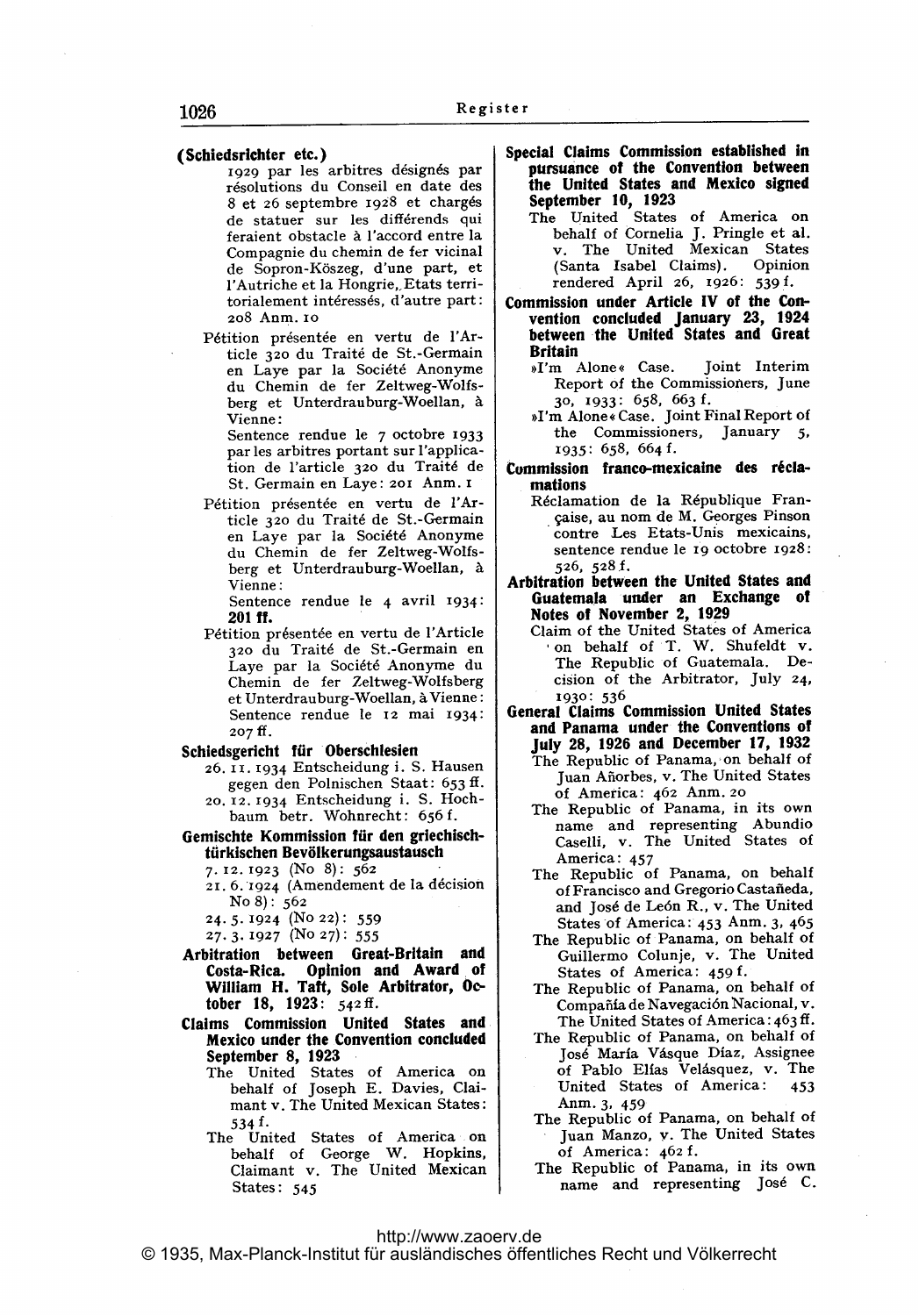#### (General Claims Commission ete.)

- Monteverde, v. The United States of America: 457
- The Republic of Panama, on behalf of Jos6 Azael Ruiz, v. The United States of America: 453 Anm. 3, 459
- The United States of America, on behalf of Gust Adams, v. The Republic of Panama: 462
- The United States of America, on behalf of Cecilia Dexter Baldwin et al. v. The Republic of Panama: 460
- The United States of America, on behalf of Hampden Osborne Banks et al. v. The Republic of Panama: 46o
- The United States of America, on behalf of Agnes Ewing Brown, v.<br>The Republic of Panama: 466
- The United States of America on behalf of John W. Browne, v. The Republic of Panama: 453 Anm. 3, 466
- The United States of America, on behalf of William Gerald Chase, v. The Republic of Panama: 466, 541 f.
- The United States of America, on behalf of Lettie Charlotte Denham and Frank Parlin Denham, v. The Republic of Panama (Registry No 6) 461 f.
- The United States of America, on behalf of Lettie Charlotte Denham and Frank Parlin Denham, v. The Republic of Panama (Registry<br>No 13): 466<br>The United States of America, on
- behalf of Mariposa Development Company et al., v. The Republic of Panama: 454 ff.
- The United States of America, on behalf qf Walter A. Noyes, v, The
- Republic of Panama: 453 f., 460 f.<br>The United States of America, on behalf of James Perry, v. The Re-<br>public of Panama:  $457$  f.
- The United States of America, on behalf of Charlie R. Richeson et al. v.<br>The Republic of Panama: 460
- The United States of America, on behalf of Marguerite de Joly de Sabla v. The Republic of Panama: <sup>452</sup>
- The United States of America, on behalf of Caroline Fitzgerald Shearer
- v. The Republic of Panama: 466<br>The United States of America, on behalf of Abraham Solomon v. The Republic of Panama: 465

## Institutionen des Völkerbundes

Hoher Kommissar des Völkerbundes in der Freien Stadt Danzig

6. 6. 1923. Police of the Harbour Board: 151

# Nationale Gerichte

# Britisches; Reich

#### Großbritannien

- Administrator of German Property v. Russian Bank for Foreign Trade (unveröffentlicht): 668
- Banco de Vizcaya v. Don Alfonso de Borbon y Austria ([1935] 1<br>K.B. 140): 665 ff.

The Bartori ( $(1934)$  A. C. 91): 668 ff.

- British Coal Corporation and others v. The King (51 T. L. R. 508): 935, 936 ff.
- Folliott v. Ogden (i H. Bl. 124): 667
- Huntington v. Attril ([1893] A. C.  $150$ : 666
- In re a reference under the judicial Committee Act, z833, in re Piracy Iure Gentium (51 T. L. R.  $12)$ : 676 ff.
- In re Russian and English Bank  $([1932]$  I. Ch. 663): 671
- Lazard Brothers & Co v. Midland Bank, Ltd. ([1932]  $\,$  K. B. 617): .671 Anm. <sup>i</sup>
- Lazard Brothers & Co. v. Midland Bank, Ltd. ([1933] A. C. 289): 671 Anm. <sup>i</sup>
- Macleod v. A.-G. ([x89x] A. C. 455): 938 Anm. <sup>2</sup>
- Moore & others v. Attorney General for the' Irish Free State & others (51 T. L. R. 504): 935 ff.
- Nadan v. The King ([1926] A. C. 482): 938 Anm. <sup>2</sup>
- Performing Right Society v. Bray<br>Urban District Council .([1930]<br>A.C. 377): 936. Anm. x
- Phillips v. Eyre,  $(1870, L, R, 6.$  $Q. B. I.$ ): 938 Anm, r
- Reg. v. Bull ( $I$ . Cox. C. C. 281): 257. Anm. <sup>55</sup>
- Reg. v. Holmes  $(12 \ 0, B, D, 23)$ : 254 Anm. 5o
- Reg. v. Jacobi and Hiller (46 L. T.  $[N. S.]$  595): 257 Anm. 55
- Reg. v. Leech (7 Cox C. C. iOO): 257 Anm. <sup>55</sup>
- Reg. v. Lewis (7 Cox C. C. 277): 26r Anm. 68
- Reg. v. Lewis (1 Dears. & B.C.C. 182): 257 Anm. 55
- Reg. v. Murdock (5 Cox C. C. 360): 257 Anm- 55
- Reg. v. Nillins (53 L. J. M. C. 157): 257 Anm. 55, 258 Anm. 59
- Reg. v. Taylor  $(4 \tF. & F. 511)$ : 257 Anm. <sup>55</sup>
- Rex v. Brisac & Scott (4 East. x63): 257 Anm. 55
- Rex v. Burdett (3 B. & Ald. 717): 257 Anm- <sup>55</sup>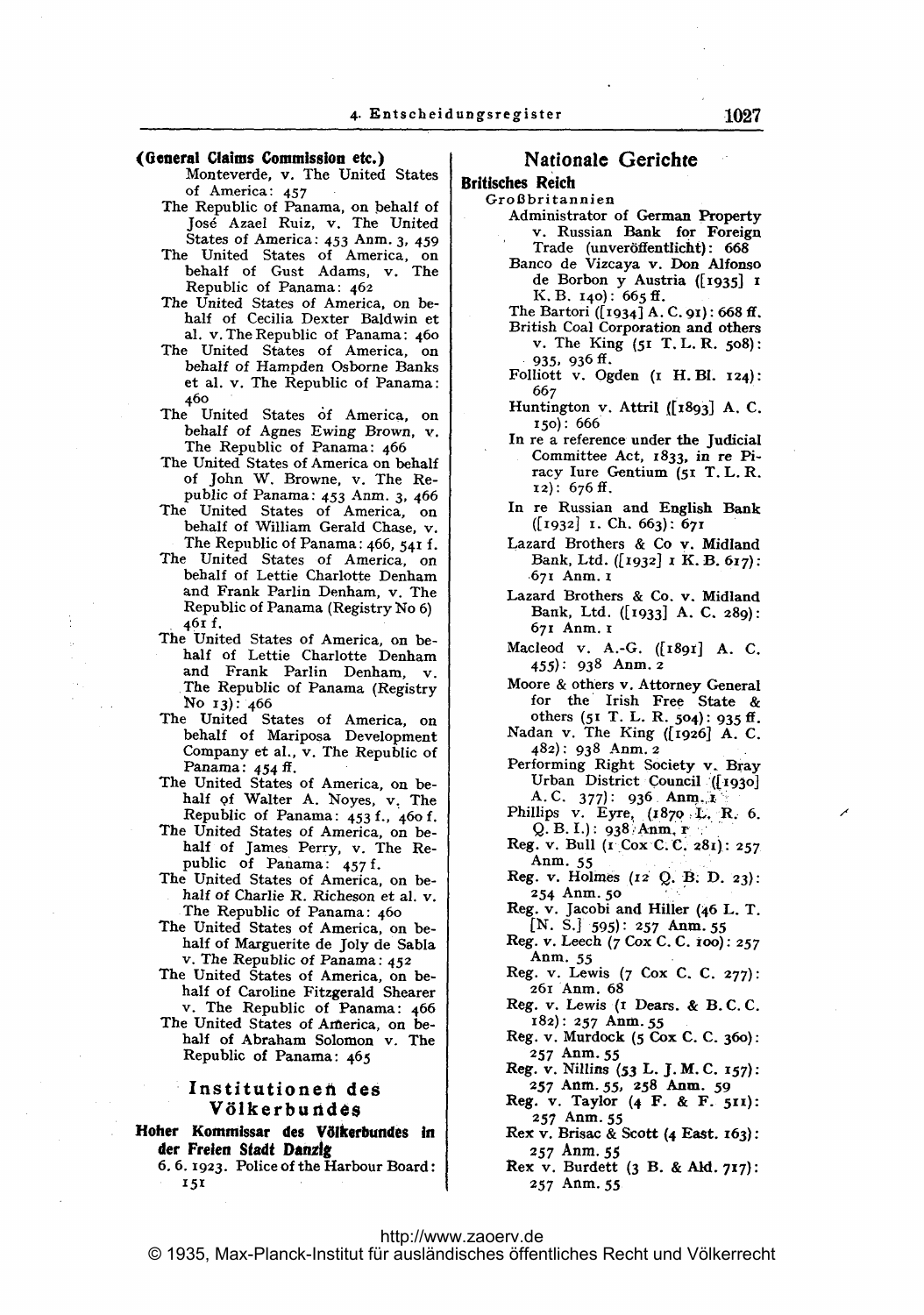(Britisches Reich)<br>Rex v. Combes ( $\frac{1}{2}$  Leach 385): 257 Anm. 55 Rex v. Depardo ( $\text{I}$  Taunt. 26): 257 Anm- 55 Rex v. Godfrey ([1923] 1 K. B. 24): 257 Anm. <sup>55</sup> 258 Anm. 59 265 Anm. 86 Rex v. Johnson (7 East 65): <sup>257</sup> Anm. 55 Rex v. Munton (i Esp. 62): <sup>257</sup> Anm.  $5$ . Rex v. Williams (2 Camp. 506) 254 Anm. 5o Russian Commercial ludustrial Bank v. Comptoir d'Escompte de Mulhouse ([1925] A. C. 112): 671 Anm. <sup>1</sup> Russian and English Bank v. Baring Brothers & Co. Ltd.  $(1932)$  I Ch. 435): 67 Russian & English Bank v. Baring Brothers & Co. Ldt.  $([1934]$ <sup>i</sup> Ch. 276): 671 Russian and English Bank v. Baring Brothers & Co. Ltd. ([1935] <sup>i</sup> Ch. i2o): 671 f. Sutherland v. Administrator of German Property (5o T. L. R.  $107)$ : 667 f. Australien Jolley v. Mainka (49 C. L. R. 242): 672 ff. Mainka v. Custodian of Expropriated Property (34 C. L. R. 297): 674 Neuseeland Tagaloa v. Inspector of Police ([19271 N.Z. L. R. 883): 674 Siidafrika Rex v. Christian ([1924] App. D. [S. Af.]  $\text{IO}$ ]: 673 f. Dänemark Höchstes Gericht 5. 10-1934 (Ugeskrift for Retsvaesen 1934, S. 1042): 683 Ostliches Landgericht 20. 7- 1934 (Ugeskrift for Retsvaesen 1934, S. 1012): 683 f. Westliches Landgericht 17. 2. 1928 (Ugeskrift for Retsvaesen 1928, S. 548): 684 Danzig Obergericht 7-11-1934 (Danz. jur. Ztg. 1934 Nr. 11 S. 117): 154 Deutsches Reich Reichsgericht 18-3-1926. (RGSt. 6o S. 202): 729 Anm. <sup>3</sup> 6. 8.1930- UW. 1931. S. 249): 727f-27- 4- 1931. (RGSt. 65 S. 269): 727

(Ocutsches Reich) 9.7.1931. (JW. 1931. S. 2871): 732 f. 12.10.1931. (RGSt. 65, S. 374): 722 18. 1. 1932. (RGSt. 66, S. 87): 721 f., 730 9. 3- 1933. (RGSt. 67, S. 150): 7?1 Anm- 3, 726 8.5-1933. (RGSt 67, S. 221): 721 Anm.  $3$ 23. 4- 31934- (Ausl. Rechtspr. S. 49): 725 Anm. Kammergericht 22.6.1932. (JW. 1933. S. 984): 724 7. 8. 1933. (Ausl. Rechtspr. S. 57): 729 Anm. I Bayerisches Oberstes Landesgericht 24-6-1930. (JW. 1930. S.261o): 729 f. 7.7.1930. (JW. 1930, S. 2601: 722  $17.7.1930.$  (JW. 1930, S. 2610): 728 21. 11. 1931. (JW. 1932. S. 2345): 73o Aum. 6 16. 12. 1931. (JW. 1932. S. 2345): 729 Anm- 4 27. I. 1932. (JW. 1932. S. 2346): 729 Anm. 1, 730 Anm. 2 28. 4. 1933. (Ausl. Rechtspr. S. 54): <sup>724</sup> Aum. <sup>2</sup> 31- 5.1933- (Ausl. Rechtspr. S. 55): 725. 727 Anm- <sup>4</sup> 12. 5. 1934. (Ausl. Rechtspr. S. 61): 723 Anm. 1, 730 Anm. 4 Oberlandesgericht Breslau 23.7-1930. UW. 1931. S, 251): <sup>725</sup> Anm. 28- 10- 1930. (JW. 1931. S. 251): <sup>724</sup> Anm. <sup>2</sup> 15. II. 1931. (JW. 1932. S. 2351): 73o Anm. <sup>6</sup> Oberlandesgericht Celle 9. 8. 1932. (JW. 1933. S. 988): 730 Anm. <sup>x</sup> 3.10 1932. (JW. 1933. S. 988): 731 23. 6- 1934- (Ausl. Rechtspr. S. 63): 731 f. Oberlandesgericht Dresden 12. 5. 1930. (JW. 1931, S. 2875): 728 Anm. <sup>r</sup> 2.4.1931. (JW. 1931. S. 2873): 724 17.4-1931- UW- 1931. S. 2880): 727 27.3- 1933. (Ausl. Rechtspr. S. 59): <sup>729</sup> Anm. <sup>2</sup> Oberlandesgericht Hamburg ig. 6.1930. (JW- 1930. S. 26o8): 73o Anm. <sup>i</sup> 26. I. 1931. (JW. 1931. S. 2874): 73o Anm. <sup>i</sup>  $26.2.1931.$  (JW. 1931. S.  $2873$ ):

### <http://www.zaoerv.de>

© 1935, Max-Planck-Institut für ausländisches öffentliches Recht und Völkerrecht

<sup>725</sup> Anm.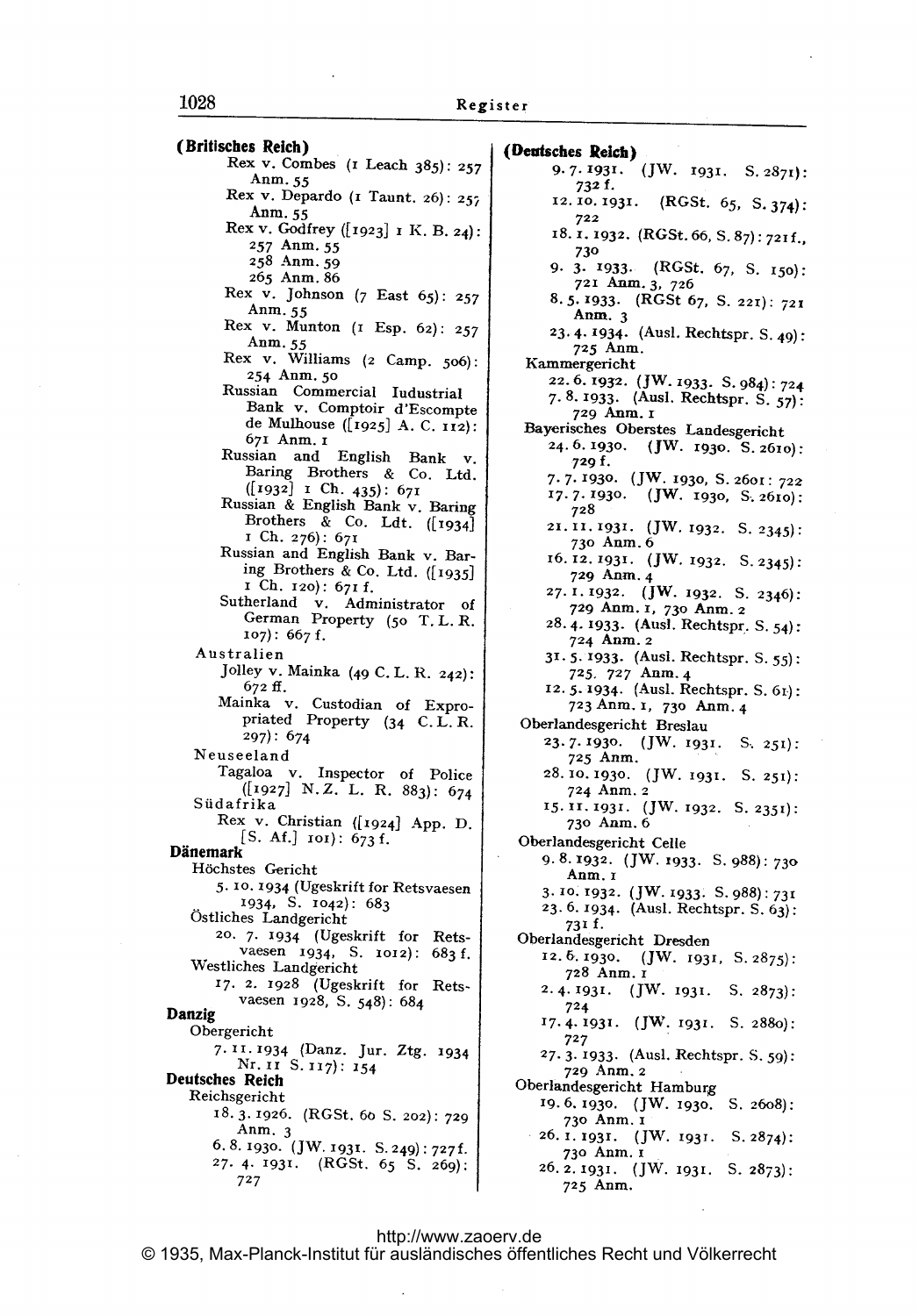(Dentsches Reich) 2.7-1931. (JW- 1931- S. 2876): 728 Anm. 1[ 7. 6.1932. UW- 1933. S. 986): 727 Anm. <sup>5</sup> Oberlandesgericht Hamm 3-5-1930. UW 1930- S. 26o8: 73o Anm- <sup>4</sup> 2- 6.1930- (JW- 1930. S. 2607): 725 Anm. 10. 10. 1931. (JW. 1932. S. 2349): 725 Anm. 730 Anm. 5 27. 10. 1934. (Ausl. Rechtspr. S. 61): 727 Anm. 3 Oberlandesgericht Karlsruhe 22.5-1930. (JW- 1930. S. 2607): 724 Anm. <sup>3</sup> 9. 1. 1931.  $(jW. 1931. S. 2878)$ : 724 22. 8- 1933. (Ausl. Rechtspr. S. 63): 732 9. 11. 1934. (Ausl. Rechtspr. S. 58): 731 16. 11. 1934. (Ausl. Rechtspr. S. 60): <sup>727</sup> Anm- <sup>3</sup> Oberlandesgericht Kiel 8.11-1934. (Ausl. Rechtspr. S.57): 726 f. Oberlandesgericht K61n 11. 6- r930- (JW- 1930- S. 26og): 73o Anm. <sup>4</sup> 15.8.1930. (JW. 1931. S. 252): 728 Anm. 1, 729 4.11-1930. (JW. 1931. S. 254): <sup>728</sup> Aam. 1, 729 Anm. <sup>2</sup> 5.2.1932. (JW. 1932. S. 2350): <sup>731</sup> Anm. 5- 9-1932- JW- 1933- S. 989): 725 Oberlandesgericht K6nigsberg 17. 12. 1931. (JW. 1932. S. 2352): 724 Oberlandesgericht Rostock 2.6.1932. (JW. 1932. S. 2351: 728. Oberlandesgericht Stettin 13.9-1930. (JW. 1937. S. 2872): 724, <sup>725</sup> Anm., 728 Anm. <sup>i</sup> Oberlandesgericht Stuttgart 4-7-1930- (JW- 1930. S. 261o): 723 14-7-1930. (JW.1931. S.253):728 Anm. 1, 729 17.9.1930. (JW. 1931. S. 255): 73o Anm- <sup>3</sup> 30- 12- 1932. (JW- 1933. S- 992): 723 31-8- 1933- (Ausl. Rechtspr. S. 53): 724 Anm- <sup>3</sup> Italien Corte d'Appello di Torino 23-11-1934: 129 Mexico Oberster Gerichtshof von Chihuahua 2z, 8. 1886. Cuttiny-Fall: 243

#### Norwegen H6chstes Gericht 30. 6. 1927 (Xorsk Retstidende 1927, S-513). 679 26. 6. 1934 (Norsk Retstidende 1934, S. 679): 680 24. 8.1934 (Xorsk Retstidende 1934, S. 727): 678 f 24- 8- 1934 (Norsk Retstidende 1934,  $731$ : 678 f. Schweden Höchstes Gericht 14. II. 1927 (Nytt Juridiskt Arkiv I 1927, S. 592 ff.): 678 Anm, <sup>2</sup> 5- 5- 1934 (NYtt Juridiskt Arkiv 1, 1934, S. 2o6): 681 f. Vereinigte Staaten von Amerika Adair v. United States (2o8 U. S. 161): 103 Adkins v. Children's Hospital (261 U. S. 525): 103 American Banana Co. v. United Fruit CO. (213 U. S. 347): 249 Anm- <sup>33</sup> The Apollon  $(9$  Wheaton  $362)$ : 250 Anm. 39 Benson v. Henkel (198 U.S. 1): 259 Anm. 61 Blackmer v. United States (284 U. S. 421): <sup>254</sup> Anm. 49 Block v. Hirsh (256 U. S. 137): 103 Anm. r5 Brown v. Elliot (225 U. S. 392): 248 Anm. 32, 265 Anm. 87 Burton v. United States (202 U.S. 344) 259 Anm. <sup>61</sup> Commonwealth v. Crass (180 KY. 794): 255 Anni. 52 Commonwealth v.Uprichard (69 Mass. 434): 262 Anm- 74 Commonwealth v. White (123 Mass. 430): 26z Anm- <sup>73</sup> Cook v. United States (138 U.S. 157, 34 L. ed. oo6): 247 Anm- <sup>31</sup> Elliott v. The State  $(77$  Fla.  $611)$ : 265 Anm. 86 Field v. Clark (143 U. S. 649): <sup>105</sup> Anm. 19 Ford v. United States (273 U.S. 593): 265 Foster v. The State (62 Fla. 35): 262 Anm. 73 In re Fowles (89 Kans. 431): 262 f. Gibbons v. Ogden (9 Wheaton 1): 102 Grayson v. United States (272 Fed. 553): 265 Anm. 87 Green v. State (66 Ala. 40). 255 Anm. 51 Haas v. Henkel (216 U.S. 462): 248 Anm. 32

- Hammer v. Dagenhart (247 U. S. 251): 102
- Hampton & Co. v. U. S. (276 U. S- 394): <sup>105</sup> Anm. ig

<http://www.zaoerv.de>